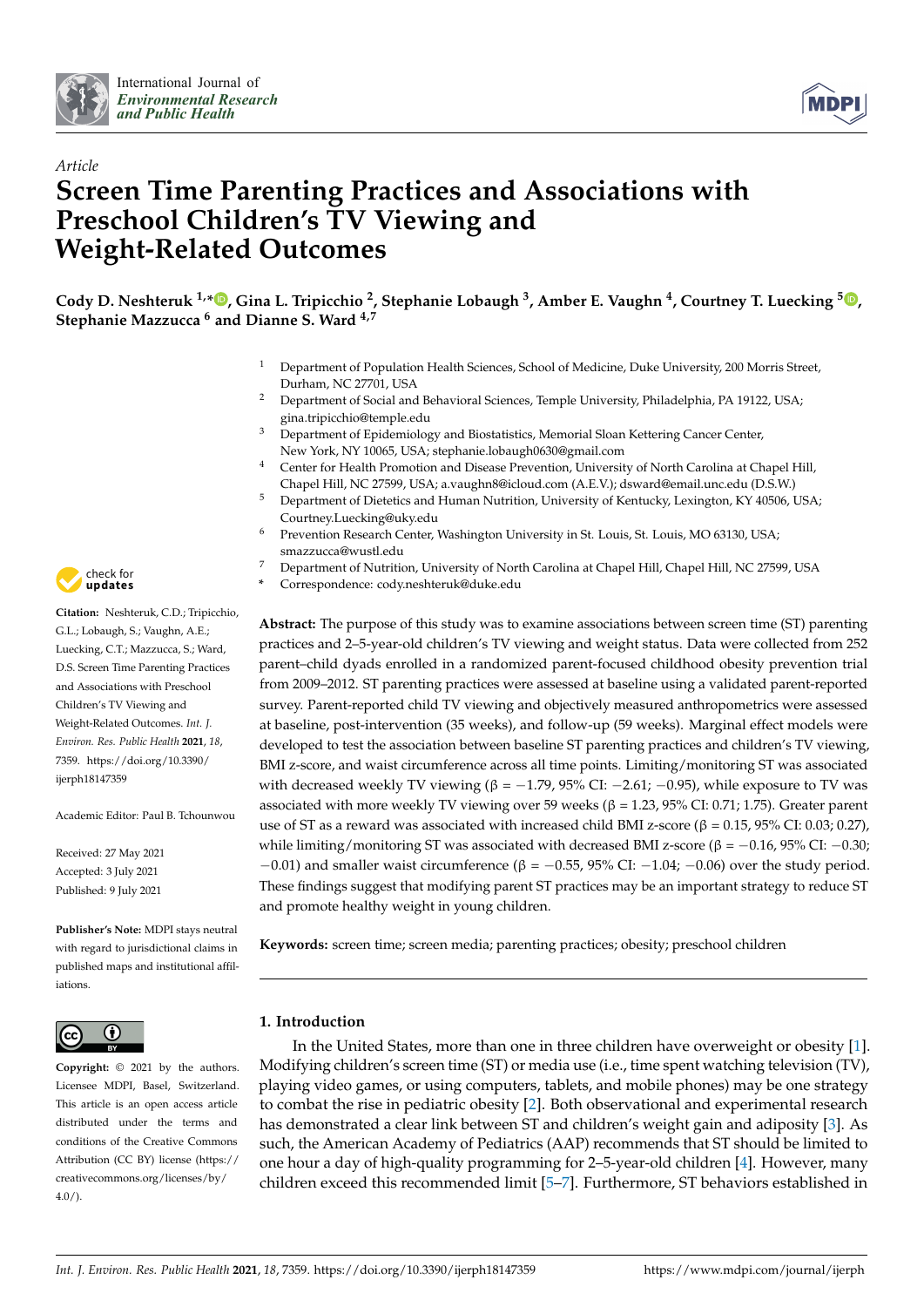childhood tend to track into adolescence [\[8\]](#page-7-6), indicating a need to identify strategies that can effectively reduce young children's ST and promote healthier weight status.

Parents influence children's ST through their ST parenting practices, which are specific behaviors performed by parents that shape their child's attitudes, beliefs, or behaviors related to ST or media use (e.g., co-viewing, setting rules or limits on ST, monitoring ST) [\[9\]](#page-7-7). Much of the research on parent ST practices has been cross-sectional and focused on the impact of rules and limits on the time children spend viewing TV, with findings indicating mixed results [\[10,](#page-7-8)[11\]](#page-7-9). Other cross-sectional studies have examined the effect of parent ST practices on daily physical activity outcomes, showing that ST practices tend to reduce overall physical activity and increase total sedentary behavior [\[12](#page-7-10)[,13\]](#page-7-11). Very few studies have investigated the direct association between ST practices and children's weight, especially longitudinally. Mihrshani et al. showed that in a sample of Australian children, adolescents had a higher odds of overweight and obesity when their parents did not have any rules around screen time, while Sleddens et al. found that restriction of sedentary behavior at age five was associated with child BMI z-score at 7 in a cohort of Dutch children [\[14,](#page-8-0)[15\]](#page-8-1). However, there is a dearth of literature examining associations in young children, when prevention efforts can have greatest impact. Therefore, the aims of this study were to examine the associations between parents' ST practices and children's TV viewing time as well as weight outcomes over the course of approximately one year. Based on existing evidence and research in other parenting domains (i.e., food and physical activity), we hypothesized that ST practices creating structure (e.g., setting limits and monitoring children's ST) would be associated with decreased TV viewing time and weight in children, while practices that were overly controlling or promoting of ST (e.g., using ST as a reward) would be associated with increased TV viewing time and weight.

## **2. Methods**

This study used longitudinal data from the Parenting SOS study conducted from 2009–2012. Parenting SOS was a randomized controlled trial testing a 35-week parentfocused childhood obesity prevention intervention compared to a child literacy control (Clinical Trials ID: NCT 00998348) [\[16\]](#page-8-2). This dataset provided data on parent–child dyads at three time points: baseline ( $n = 252$ ), post-intervention (35 weeks,  $n = 208$ ), and followup/maintenance (59 weeks, *n* = 181). All protocols were approved by the University of North Carolina at Chapel Hill Institutional Review Board.

## *2.1. Recruitment*

Recruitment procedures have been described elsewhere [\[16\]](#page-8-2). Briefly, families were recruited from central North Carolina using a variety of different recruitment methods including: direct mailings, listserv announcements, advertisements in the community, and interception at child care centers. To be eligible, families had to have at least one child between the ages of 2–5 years, at least one parent with overweight or obesity (body mass index (BMI)  $\geq$  25 kg/m<sup>2</sup>) based on self-reported height and weight, and be able to speak and read English. The parent with overweight or obesity did not have to be the parent who completed measures, and there was no inclusion or exclusion criteria specified based on parent gender or household/family socioeconomic status.

## *2.2. Data Collection*

At each time point (baseline, post-intervention, follow-up), families attended in-person measurement events at convenient community locations. During these events, parents completed a series of questionnaires about family demographics, ST parenting practices, and child TV viewing time. Anthropometric measures including parent and child height and weight and child waist circumference were objectively measured. Informed consent was obtained from all participants at the beginning of the baseline measurement event.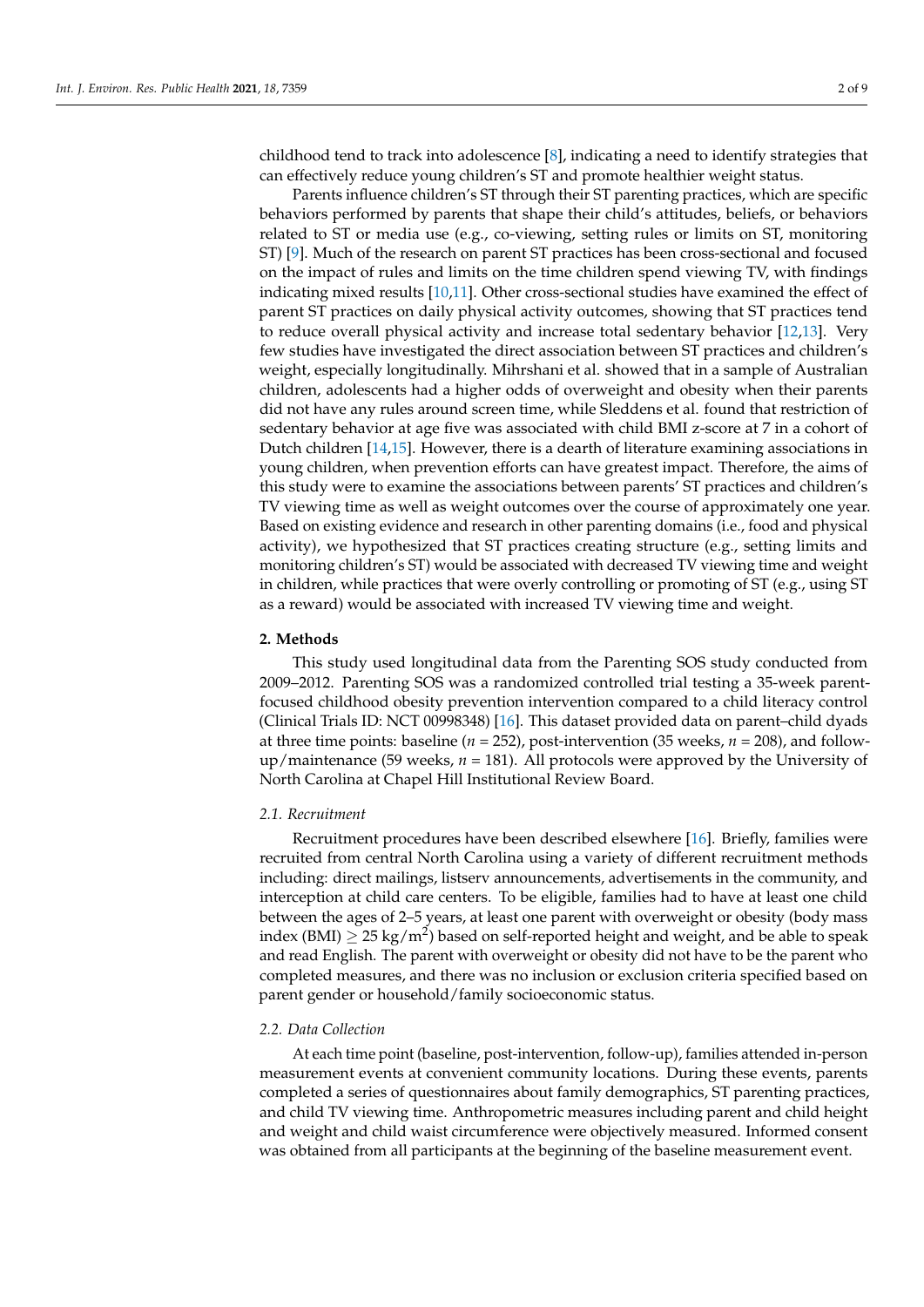## *2.3. Measures*

Family demographics. Parent baseline surveys included a demographic questionnaire that captured parent sex, age, race/ethnicity, marital status, education, annual family income, and employment status. This survey also captured child sex and date of birth.

ST parenting practices. Parents' ST parenting practices were measured at each time point using a self-report questionnaire developed specifically for Parenting SOS [\[17\]](#page-8-3). Items assessed parents' practices using Likert responses (e.g., never to very often; strongly disagree to strongly agree) and open ended questions (e.g., "About how much time is s(he) allowed to watch TV, videos or movies each weekday"). A list of the items is available in Supplementary File S1. Items were reverse coded when necessary to ensure that responses reflected greater use of the practice and open-ended questions were categorized. Previous exploratory factor analyses with the baseline data identified four ST parenting practice subscales: (1) limiting/monitoring ST (10 items), (2) use of ST to reward/control behavior (4 items), (3) exposure to TV (3 items), and (4) explicit modeling/enjoyment of ST (6 items) [\[17\]](#page-8-3). Subscale scores were calculated by averaging the responses to each item within the subscale, with higher scores indicating greater use of the ST practice. Sample items, the possible range of scores, and internal consistency for each ST practice subscale are shown in Table [1.](#page-3-0) All four subscales demonstrated acceptable reliability and construct validity in the original analyses [\[17\]](#page-8-3).

Child TV viewing. Children's weekly TV viewing was reported by parents at each time point using two items. Parents were first asked to report the total hours that the child spent watching TV, videos, or movies for the previous five weekdays (item 1) and then the total hours for the previous two weekend days (item 2). Responses from these two items were summed together to yield children's total hours of weekly TV viewing.

Parent and child anthropometrics. Parent and child anthropometrics were measured at each time point by trained data collectors. Standing height was measured to the nearest 1/8 inch using Shorr or Seca infant/child/adult stadiometers (Shorr Productions, Olney, MD; Seca Corporation, Columbia, MD) and weight to the nearest 0.1 pound with a Seca model 770 portable electronic scale (Seca Corporation, Columbia, MD). Child waist circumference was measured to the nearest 0.1 cm using a Gulick II measuring tape. All measures were taken at least twice to ensure accuracy and then averaged. Height and weight were used to calculate parent BMI. Child BMI z-score was calculated using age-and-sex-specific SAS code from the Centers for Disease Control and Prevention [\[18\]](#page-8-4).

| Practice (Items)                               | <b>Sample Items</b>                                                                                                                                                                                                                                      | Mean $(SD)$ <sup>a</sup> | Possible Range b | Cronbach's $\alpha^a$ |
|------------------------------------------------|----------------------------------------------------------------------------------------------------------------------------------------------------------------------------------------------------------------------------------------------------------|--------------------------|------------------|-----------------------|
| Limiting/monitoring<br>ST(10)                  | I am in charge of how much TV my child<br>watches during his/her free time at home.<br>I tightly monitor the time my child<br>watches TV or videos/plays video games<br>during the week/weekend.<br>I have control over how much TV my<br>child watches. | 3.5(1.2)                 | $0.5 - 6.0$      | 0.79                  |
| Use of ST to<br>reward/control<br>behavior (4) | How often do you take away TV, video, or<br>movie time a punishment for bad<br>behavior?<br>How often does your child get extra TV,<br>video, or movie time as a reward?                                                                                 | 3.1(1.0)                 | $1.0 - 5.25$     | 0.79                  |
| Exposure to $TV(3)$                            | How many days per week does your<br>family have the TV on during<br>breakfast/evening meal?<br>How often is the TV in your house on<br>when people are at home?                                                                                          | 2.6(1.7)                 | $0.33 - 6.67$    | 0.66                  |

**Table 1.** Description of ST parenting practice subscales.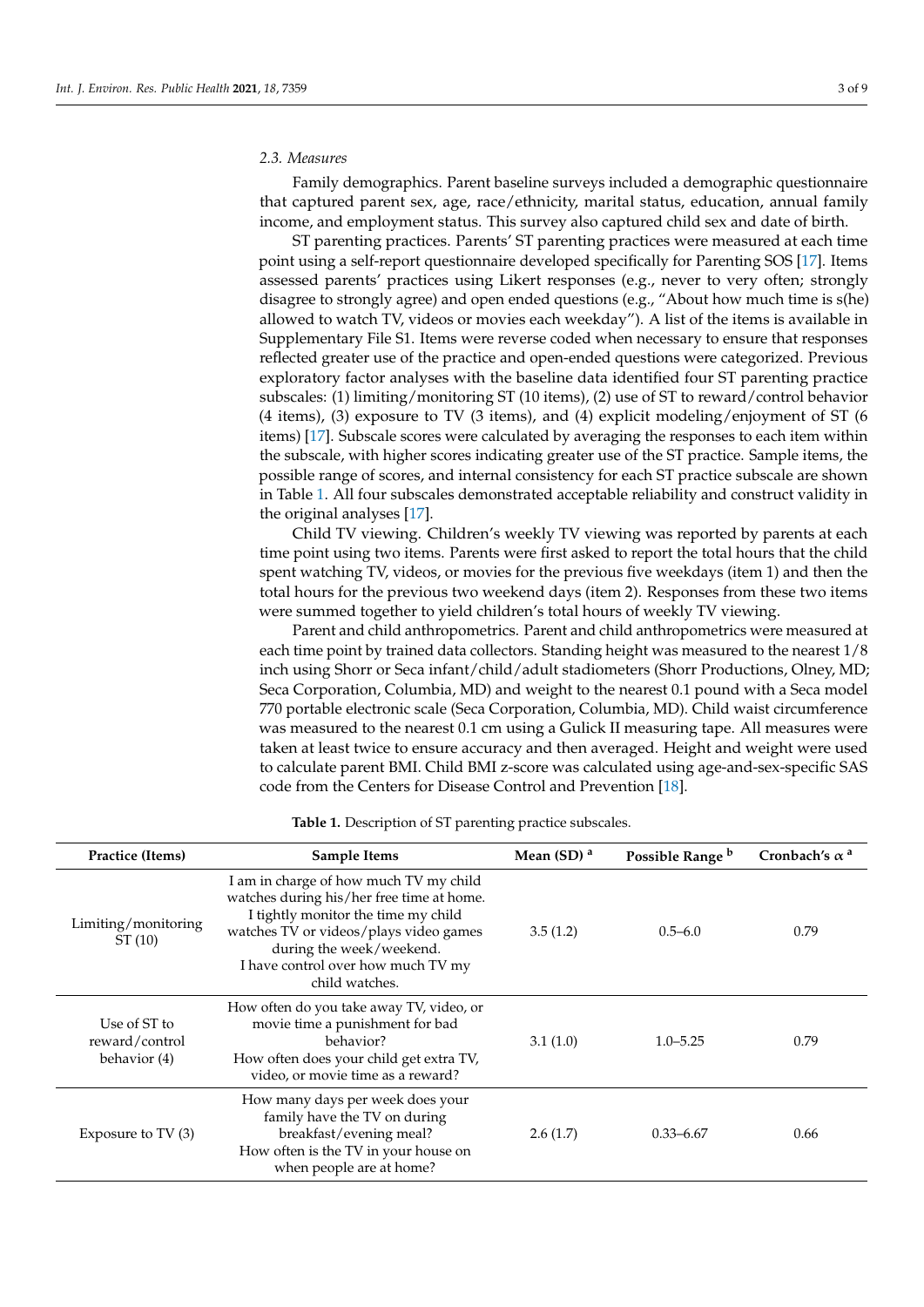<span id="page-3-0"></span>

| Practice (Items)                              | Sample Items                                                                                                                                                                                            | Mean $(SD)$ <sup>a</sup> | Possible Range b | Cronbach's $\alpha^a$ |
|-----------------------------------------------|---------------------------------------------------------------------------------------------------------------------------------------------------------------------------------------------------------|--------------------------|------------------|-----------------------|
| Explicit<br>modeling/enjoyment<br>of ST $(6)$ | I enjoy watching TV/movies with my<br>child.<br>How much do you enjoy watching TV or<br>movies during your free time?<br>During a typical week, how often do you<br>watch TV or videos with your child? | 3.8(0.7)                 | $1.17 - 5.3$     | 0.76                  |

**Table 1.** *Cont*.

Abbreviations: screen time (ST), television (TV), standard deviation (SD). <sup>a</sup> Calculated using baseline data. <sup>b</sup> Scores are an average of all items in that subscale. Not all items used the same response scale yielding fractional minimums and maximums.

#### *2.4. Analyses*

All analyses were conducted in SAS version 9.4 (Cary, North Carolina). Descriptive statistics (i.e., means and frequencies) were calculated to describe the sample characteristics. Marginal effect models were constructed to examine the association between parents' baseline ST parenting practices and children's weekly TV viewing, child BMI z-score, and child waist circumference using data from each of the three time points. Only baseline ST parenting practices were used in these models, as their repeated measurement showed little to no change in scores over time. The MIXED procedure was used to generate repeated measures marginal effect models to test the association between screen time parenting practices and child outcomes. An unstructured covariance structure was used to account for the correlation between repeated observations from the same child. This approach also accounts for attrition across the three time points, allowing for the utilization of all available data and accounting for data believed to be missing at random. Lower-income families were more likely to be lost to follow-up, so family income was included as a covariate in all models. Randomization group was also included in all models to account for any potential intervention effect. Other covariates including time, parent BMI, and child sex, age, and BMI z-score were included. A significance level of  $\alpha = 0.05$  was used.

## **3. Results**

Baseline parent demographic characteristics are shown in Table [2.](#page-4-0) Almost all parent respondents were mothers (94%). The majority of parents were either white (55%) or African American (34%), married/living with a partner (80%), and had a college or graduate level education (83%). Annual family income was generally above USD 50,000 per year (69%), and most parents worked full-time jobs (64%). Half the children were female (50%), and the average age of children was  $3.5$  ( $\pm 0.8$ ) years. Baseline measures showed that children spent an average of 12.6 ( $\pm$ 9.5) hours per week watching TV, with 67% of children exceeding the AAP recommendation of one hour of ST per day. Most parent respondents had overweight or obesity (71%) with a mean BMI of 29.5, while most children had a healthy weight (69%) with a mean BMI z-score of 0.34.

**Table 2.** Baseline parent demographic characteristics (*n* = 252).

| Parent Characteristics <sup>a</sup> | $n\ (\%)$  |  |
|-------------------------------------|------------|--|
| Female                              | 235 (94)   |  |
| Age, years, mean (SD)               | 35.6(5.8)  |  |
| Race                                |            |  |
| White                               | 143 (57.7) |  |
| Black                               | 83 (33.5)  |  |
| Asian/Pacific Islander              | 8(3.2)     |  |
| Other <sup>b</sup>                  | 14(5.6)    |  |
| Hispanic/Latino                     | 14(5.6)    |  |
| Marital status                      |            |  |
| Married or living with partner      | 201 (80.1) |  |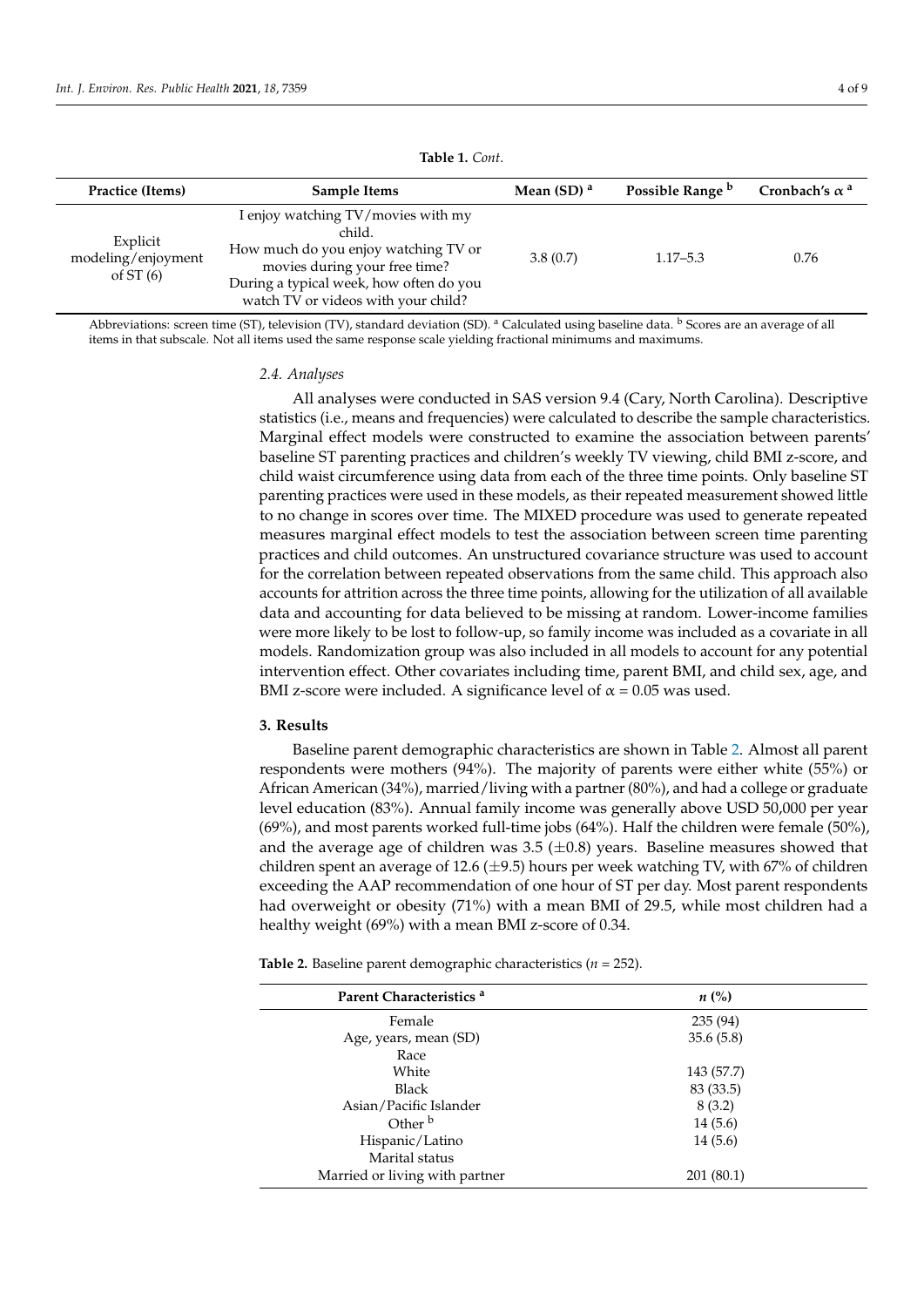| Parent Characteristics <sup>a</sup> | $n\ (\%)$  |  |
|-------------------------------------|------------|--|
| Single or never married             | 36(14.3)   |  |
| Divorced or separated               | 13(5.2)    |  |
| Widowed                             | 1(0.4)     |  |
| Education                           |            |  |
| High school or GED                  | 6(2.4)     |  |
| Some college or technical school    | 37(14.7)   |  |
| College                             | 115 (45.8) |  |
| Graduate degree                     | 93 (37.1)  |  |
| Annual family income (USD)          |            |  |
| $<$ 25,000                          | 25(10.3)   |  |
| 25,000 - 50,000                     | 51(20.9)   |  |
| $50,000+$                           | 168 (68.9) |  |
| Employment status                   |            |  |
| Full time outside the home          | 153 (63.8) |  |
| Part time outside the home          | 18(7.5)    |  |
| Work at home                        | 17(7.1)    |  |
| Stay at home parent                 | 33(13.8)   |  |
| Other                               | 19(7.9)    |  |
| Parent BMI category <sup>c</sup>    |            |  |
| Healthy (BMI 18.5-24.9)             | 73 (29.0)  |  |
| Overweight (BMI 25-29.9)            | 80 (31.8)  |  |
| Obese (BMI $\geq$ 30)               | 99 (39.3)  |  |
|                                     |            |  |

<span id="page-4-0"></span>**Table 2.** *Cont*.

Abbreviations: standard deviation (SD), general education degree (GED), United States dollar (USD), body mass index (BMI). <sup>a</sup> Missing: race (*n* = 4); Hispanic (*n* = 2); marital status (*n* = 1); education (*n* = 1); income (*n* = 8); employment ( $n = 12$ ).  $\overline{b}$  Other includes Native American, multiple races, or another race that was not listed. <sup>c</sup> Either parent had to have overweight or obesity, not necessarily the one who completed study measures.

Associations between each of the four ST parenting practices and child outcomes are shown in Table [3.](#page-4-1) The population-averaged parameter estimates from across the three time periods are presented. Limiting/monitoring ST was inversely associated with weekly TV viewing (β = -1.77, 95% CI: -2.61 to -0.94), meaning that for each unit increase in the limiting/monitoring ST score, children watched an additional 1.77 h of TV. Limiting/monitoring ST was also inversely associated with child BMI z-score ( $\beta = -0.16$ , 95% CI: −0.30 to −0.02) and child waist circumference ( $β = -0.56$ , 95% CI: −1.05 to −0.07). Using ST as a reward was not associated with weekly TV viewing or child waist circumference but was positively associated with child BMI z-score ( $\beta = 0.15$ , 95% CI: 0.03 to 0.27). Parent explicit modeling/enjoyment of ST was not associated with weekly TV viewing, child BMI z-score, or child waist circumference. Exposure to TV was positively associated with weekly TV viewing ( $\beta$  = 1.22, 95% CI: 0.70 to 1.74) but was not associated with child BMI z-score or child waist circumference.

<span id="page-4-1"></span>**Table 3.** Association between ST parenting practices and children's weekly hours of TV viewing, BMI z-score, and waist circumference<sup>a</sup>.

|                                   | Weekly TV Viewing (Hours) <sup>b</sup> |                    |                | BMI z-Score <sup>c</sup> |                    |                | Waist Circumference (cm) <sup>d</sup> |                    |         |
|-----------------------------------|----------------------------------------|--------------------|----------------|--------------------------|--------------------|----------------|---------------------------------------|--------------------|---------|
| <b>Variables</b>                  | Estimate (SE)                          | 95% CI             | <i>v</i> Value | Estimate (SE)            | 95% CI             | <i>v</i> Value | Estimate (SE)                         | 95% CI             | p Value |
| Limiting/<br>monitoring ST        | $-1.77(0.42)$                          | $-2.61$ to $-0.94$ | < 0.001        | $-0.16(0.07)$            | $-0.30$ to $-0.02$ | 0.03           | $-0.56(0.25)$                         | $-1.05$ to $-0.07$ | 0.03    |
| ST as a reward<br>Explicit model- | 0.61(0.37)                             | $-0.11$ to 1.33    | 0.10           | 0.15(0.06)               | $0.03$ to $0.27$   | 0.02           | 0.33(0.22)                            | $-0.10$ to $0.76$  | 0.13    |
| ing/enjoyment<br>of ST            | 1.05 (0.65)                            | $-0.23$ to 2.33    | 0.11           | $-0.07(0.11)$            | $-0.29$ to 0.15    | 0.55           | $-0.56(0.38)$                         | $-1.32$ to 0.19    | 0.14    |
| Exposure to TV                    | 1.22 (0.26)                            | 0.70 to 1.74       | < 0.001        | $-0.07(0.05)$            | $-0.16$ to 0.02    | 0.15           | $-0.24(0.16)$                         | $-0.55$ to 0.07    | 0.12    |

Abbreviations: screen time (ST), body mass index (BMI), television (TV), standard error (SE), confidence interval (CI). <sup>a</sup> Since the population level effect was of interest, the population-averaged parameter estimates from across the time period are presented. <sup>b</sup> Model was adjusted for randomization group, family income, child sex, child BMI z-score, child age, and time. C Model was adjusted for randomization group, family income, parent BMI, and time. d Model was adjusted for randomization group, family income, child sex, child age, parent BMI, and time.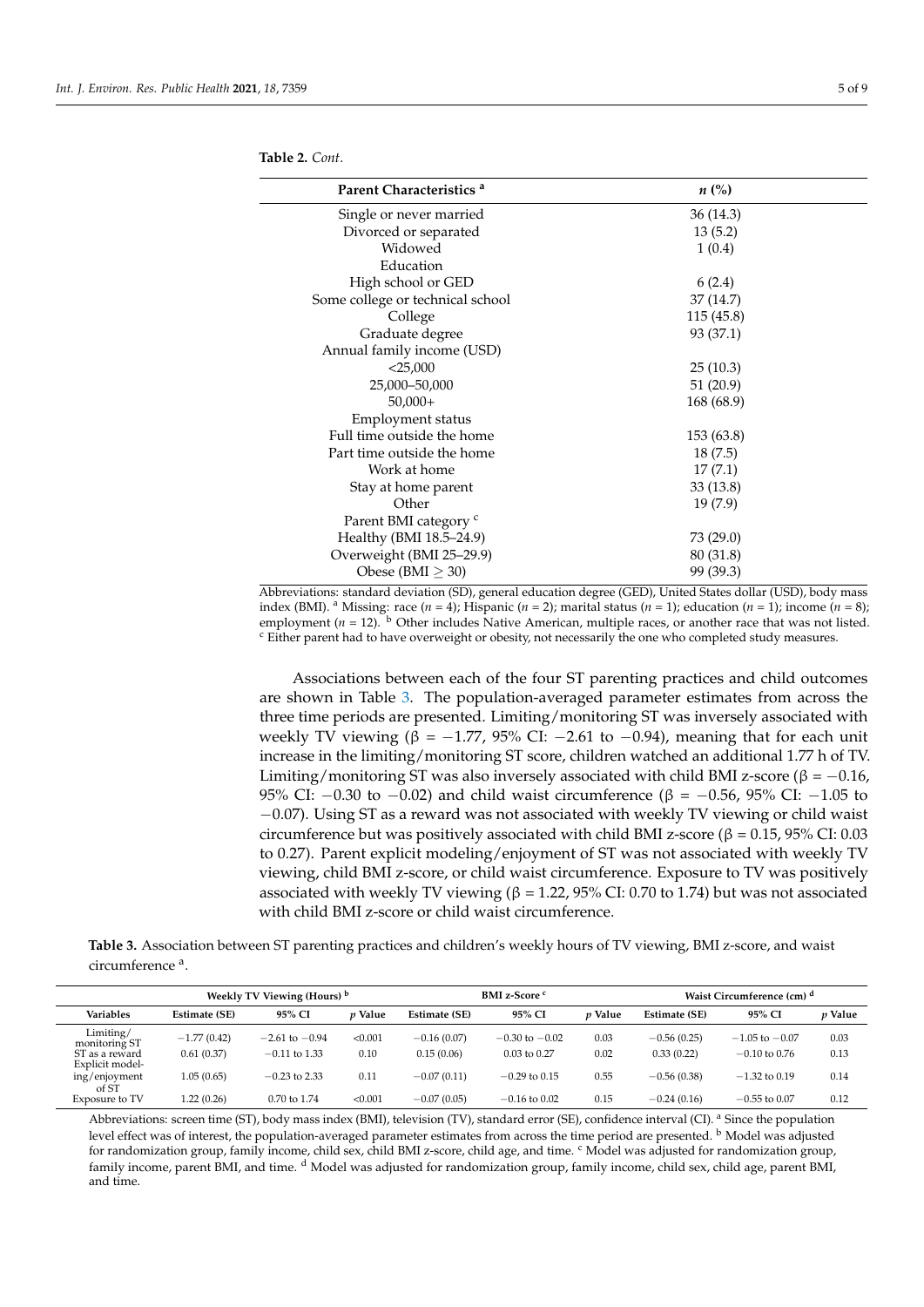## **4. Discussion**

The current study examined the association between ST parenting practices at baseline and young children's weekly hours of TV viewing, BMI z-score, and waist circumference over a one-year period. As hypothesized, the structure-based practice of limiting/monitoring of ST was associated with reductions in children's TV viewing, BMI z-score, and waist circumference across the study period. Meanwhile, the controlling practice of using ST to reward/control behavior as well as the ST promoting practice exposure to TV were associated with increased child BMI z-score and more hours of weekly TV viewing, respectively.

Key findings from this study were that greater parental limiting and monitoring of children's ST was associated with reduced weekly TV viewing, BMI z-score, and waist circumference in children. These results are consistent with findings from other studies in the weight-related parenting literature showing that structure-based practices such as monitoring and rule-setting are associated with positive eating behaviors, improved physical activity, and a reduction in obesity risk [\[19\]](#page-8-5). Because limiting and monitoring ST was associated with each outcome of interest, this suggests it may be a potentially influential strategy parents can use to reduce children's ST and manage children's weight. Clinical and public health professionals can encourage and assist parents in setting clear limits around the amount of ST. Future studies should further examine type of ST (e.g., TV, video games, smart phone, etc.), content (e.g., educational vs. entertainment), and context for children's ST (e.g., when, with who, where) to better assist parents in creating structure for their children in the current media environment.

Based on the broader parenting literature, structure-based practices such as limiting and monitoring must include elements of demandingness (control and demands on the child) and responsiveness (warmth and support offered to the child) [\[20\]](#page-8-6). In terms of demandingness, clear limits must not only be set, but also enforced. Hence, parents should be prompted to monitor their children's ST and media use to ensure that these rules are being followed consistently. In terms of responsiveness, limits should be set in such a way that foster individuality and self-regulation. Hence, parents should be encouraged to work with their children to set these rules and limits (e.g., when children can use media or what type of media device children can use), giving children a sense of control and potentially making it more likely that they will follow family rules and limits around ST. Guidance around these practices should be adapted to the specific constraints of the family, recognizing that monitoring may not always be possible or that rules and limits may look different for different families based on family circumstance (e.g., parent work schedule may make it difficult to monitor child ST).

Another important finding from this study was that greater use of ST to reward or control children's behavior was associated with increased child BMI z-score. A crosssectional study of young children found that mothers' use of screens to control behavior was positively associated with weekday ST, supporting findings from this study [\[21\]](#page-8-7). However, this practice has largely been understudied relative to other ST parenting practices. More generally, controlling practices around weight-related behaviors, such as the use of rewards or bribes, are generally associated with an increase in child weight status [\[22,](#page-8-8)[23\]](#page-8-9). For instance, using food as a reward has been associated with an increase in young children's BMI z-scores over time [\[24\]](#page-8-10). The practice of using rewards to help control children's behavior tends to be a common strategy employed by parents with young children [\[25\]](#page-8-11). In fact, using rewards is a recommended parenting practice in some contexts as an effective strategy for managing child behaviors [\[26\]](#page-8-12). However, it is necessary to continue to explore the effect of rewarding with ST as it relates to child outcomes, particularly those influencing risk of overweight/obesity. In the context of ST, the use of ST as a reward could potentially increase children's preference for media over other activities (e.g., active or creative play). Given that the use of rewards is a common practice, educating parents on age-appropriate rewards that are not screen- or food-based is key. These could be experiences (e.g., trip to the park or library) or tangible items (e.g., play with favorite toy). Recognizing that some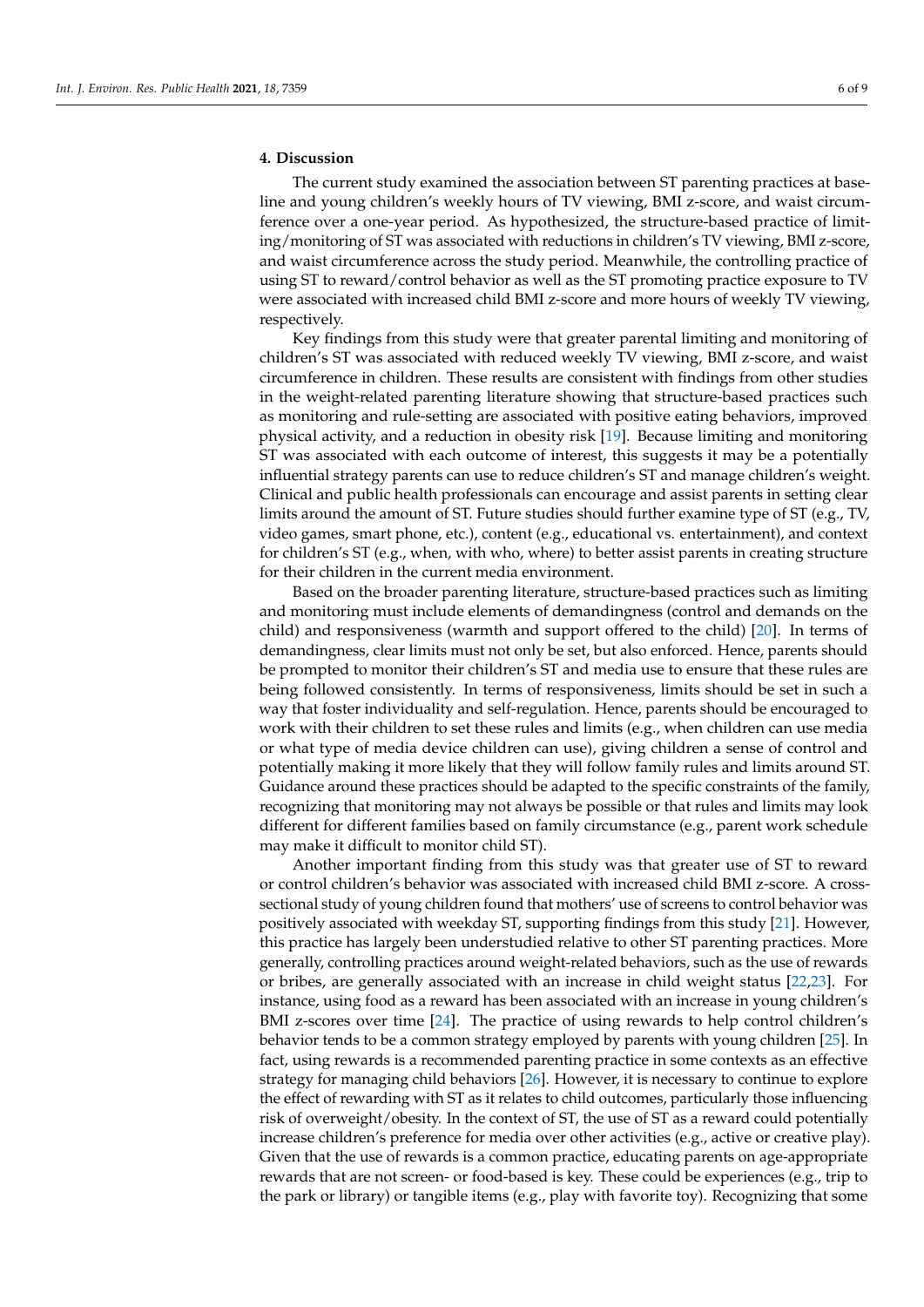parents might still decide to use ST as a reward, there should be clear limits on when, what, and how long children are able to engage with screen media.

This study also found children's exposure to TV was associated with greater weekly TV viewing. However, the measure of TV exposure did not directly assess if children watched TV, but rather background TV exposure throughout the day and during meals. Most existing literature has examined the direct impact of watching TV during mealtimes, showing a negative impact on children's diet quality, while also leading to more instances of fussiness or behavioral difficulties during mealtimes [\[27–](#page-8-13)[29\]](#page-8-14). However, in the United States, young children are exposed to an average of 232 min of background TV per day [\[30\]](#page-8-15). Furthermore, research has shown that background TV exposure is associated with detrimental effects on children's play, children's cognitive performance, and the quality and quantity of parent–child interaction [\[31](#page-8-16)[–33\]](#page-8-17), suggesting that further exploration into the effect of background TV on children's weight and weight-related behaviors is necessary. Nevertheless, in order to meet the AAP recommendation of no more than one hour of high-quality ST, parents should seek to reduce both children's direct and indirect exposure to TV through designating TV-free times and locations, setting rules and limits for when the TV can be on, and modeling healthy TV habits (e.g., turning TV off during meals or when not in use).

This study had several strengths including utilizing multiple measurement time points and several objectively measured weight outcomes. Despite these strengths, there were several limitations. Data for this study come from a randomized controlled trial testing an obesity prevention intervention, which may increase the potential for the intervention effects to confound findings given that we collapsed the intervention and control groups into a single cohort. However, ST was not a primary intervention target, and arm assignment was included as a covariate in all models. There was no significant difference between the groups in TV viewing (*p* = 0.65), while intervention children had a higher BMI z-score  $(p = 0.06)$  and waist circumference  $(p = 0.04)$  over the time period. This suggests that an intervention effect had minimal influence on our findings. Additionally, although we used ST practice scales that were psychometrically tested, the data from this study were collected between 2009 and 2012 and focused primarily on TV viewing and video games usage. This does not capture the current screen media environment, marked by technological advances and increased use of devices such as smartphones and tablets. With the now-ubiquitous nature of screen-based devices, it could be hypothesized that the associations identified in this study would be even more pronounced in a current sample. This may be further exacerbated by the COVID-19 pandemic, where we have seen increases in children's ST use [\[34\]](#page-8-18). Given our findings and their implications for obesity risk, this warrants further investigation. Another limitation of this study is the missing data at the second and third time points. However, our analytic methods allowed us to account for this and maximize the data used. Finally, the sample in our study was predominantly mothers from middle to high socioeconomic backgrounds. Our findings may not translate to more diverse families with lower income, single parents or to fathers, as some evidence suggests that parent practices may differ among different racial and ethnic groups and between mothers and fathers [\[35](#page-8-19)[–37\]](#page-8-20).

## **5. Conclusions**

Results from this study generally confirmed findings from previous studies and demonstrated an association between ST parenting practices and children's TV viewing and weight status over time in young children aged 2–5 years. These results can help inform pediatric obesity prevention and treatment strategies as well as to inform guidance given to parents about their children's ST or media use. Specifically, practitioners and researchers should consider parents' ST parenting practices as a target for obesity prevention in both clinical and research settings. Modifying parents' ST practices may be one way to effectively reduce children's ST and positively influence children's weight status. However, further research is still needed to investigate these associations as the ST environment continues to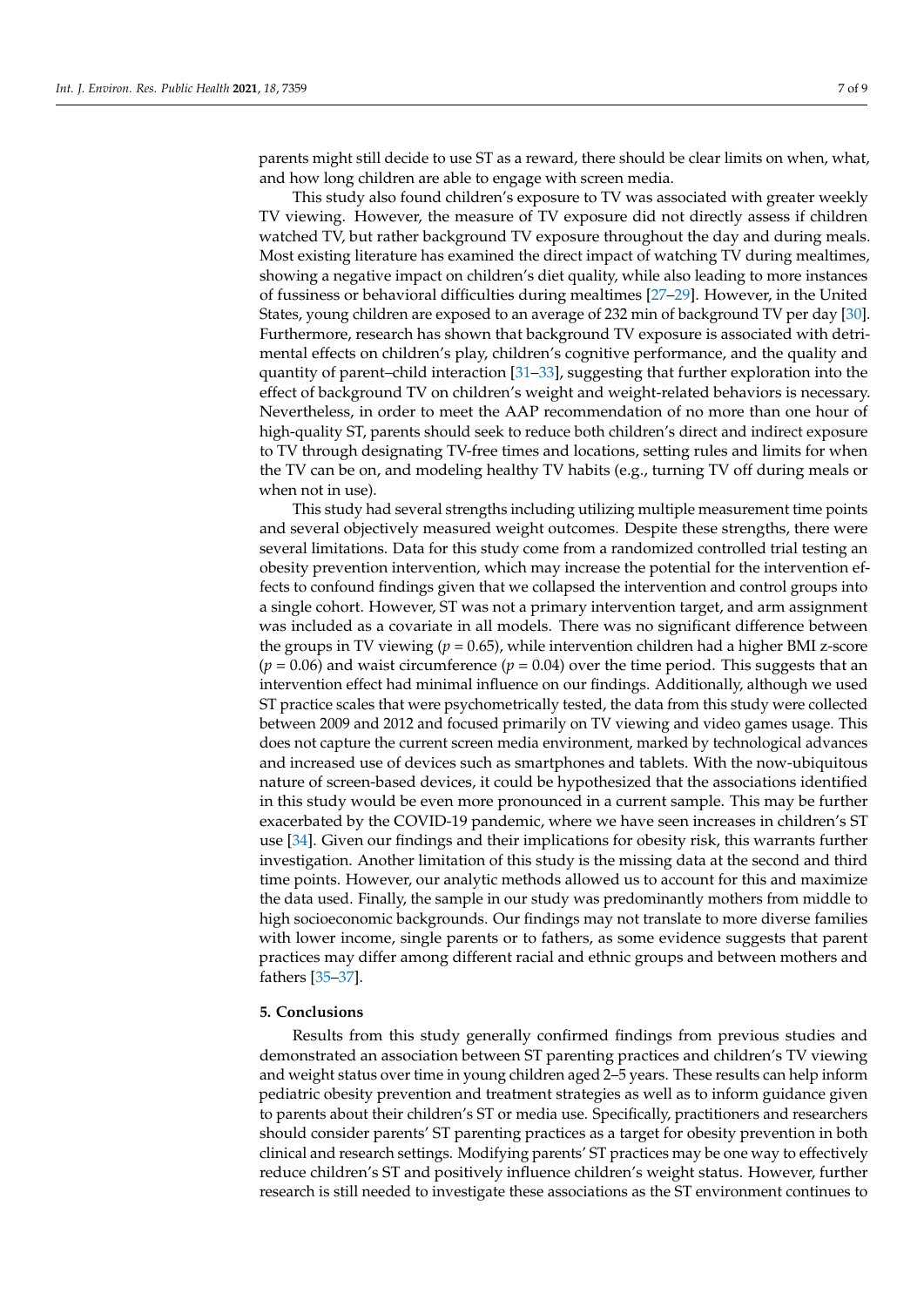evolve and to examine whether different types of content (e.g., educational, active media, recreational) have differential effects on children's weight. Additionally, more work is needed to understand the association between both mothers' and fathers' ST practices and children's screen media usage and weight in more diverse populations.

**Supplementary Materials:** The following are available online at [https://www.mdpi.com/article/10](https://www.mdpi.com/article/10.3390/ijerph18147359/s1) [.3390/ijerph18147359/s1,](https://www.mdpi.com/article/10.3390/ijerph18147359/s1) File S1. List of items for screen time parenting subscales.

**Author Contributions:** Conceptualization (C.D.N., G.L.T., S.L., A.E.V., D.S.W.); Formal Analysis, C.D.N., S.L.); Data Interpretation (C.D.N., G.L.T., S.L., A.E.V., C.T.L., S.M., D.S.W.); Writing—Original Draft Preparation (C.D.N., G.L.T., S.L.); Writing—Review and Editing, (C.D.N., G.L.T., S.L., A.E.V., C.T.L., S.M., D.S.W.); Project Administration (A.E.V., D.S.W.); Funding Acquisition (A.E.V., D.S.W.). All authors have read and agreed to the published version of the manuscript.

**Funding:** This study was supported by funding from the National Heart, Lung, and Blood Institute (R01 1HL091093). Additionally, this study was conducted with support from the Nutrition Obesity Research Center at the University of North Carolina (UNC) Chapel Hill (NIH DK056350), and the study was conducted at the UNC Center for Health Promotion and Disease Prevention, a member of the Prevention Research Centers Program of the Centers for Disease Control and Prevention (CDC) (#U48-DP000059).

**Institutional Review Board Statement:** The study was conducted according to the guidelines of the Declaration of Helsinki, and approved by the Institutional Review Board of the University of North Carolina at Chapel Hill (IRB Study#: 08-0354).

**Informed Consent Statement:** Informed consent was obtained from all subjects involved in this study.

**Data Availability Statement:** Data can be made available by contacting the corresponding author.

**Acknowledgments:** We would like to thank the families that took part in Parenting SOS.

**Conflicts of Interest:** The authors declare no conflict of interest.

## **References**

- <span id="page-7-0"></span>1. Skinner, A.C.; Ravanbakht, S.N.; Skelton, J.A.; Perrin, E.M.; Armstrong, S.C. Prevalence of Obesity and Severe Obesity in US Children, 1999–2016. *Pediatrics* **2018**, *141*, e20173459. [\[CrossRef\]](http://doi.org/10.1542/peds.2017-3459) [\[PubMed\]](http://www.ncbi.nlm.nih.gov/pubmed/29483202)
- <span id="page-7-1"></span>2. Fang, K.; Mu, M.; Liu, K.; He, Y. Screen time and childhood overweight/obesity: A systematic review and meta-analysis. *Child Care Health Dev.* **2019**, *45*, 744–753. [\[CrossRef\]](http://doi.org/10.1111/cch.12701) [\[PubMed\]](http://www.ncbi.nlm.nih.gov/pubmed/31270831)
- <span id="page-7-2"></span>3. Robinson, T.N.; Banda, J.A.; Hale, L.; Lu, A.S.; Fleming-Milici, F.; Calvert, S.L.; Wartella, E. Screen Media Exposure and Obesity in Children and Adolescents. *Pediatrics* **2017**, *140*, S97–S101. [\[CrossRef\]](http://doi.org/10.1542/peds.2016-1758K)
- <span id="page-7-3"></span>4. American Academy of Pediatrics. Media and young minds. *Pediatrics* **2016**, *138*, e20162591. [\[CrossRef\]](http://doi.org/10.1542/peds.2016-2591) [\[PubMed\]](http://www.ncbi.nlm.nih.gov/pubmed/27940793)
- <span id="page-7-4"></span>5. Chaput, J.P.; Colley, R.C.; Aubert, S.; Carson, V.; Janssen, I.; Roberts, K.C.; Tremblay, M.S. Proportion of preschool-aged children meeting the Canadian 24-Hour Movement Guidelines and associations with adiposity: Results from the Canadian Health Measures Survey. *BMC Public Health* **2017**, *17*, 829. [\[CrossRef\]](http://doi.org/10.1186/s12889-017-4854-y)
- 6. Tandon, P.S.; Zhou, C.; Lozano, P.; Christakis, D.A. Preschoolers' total daily screen time at home and by type of child care. *J. Pediatr.* **2011**, *158*, 297–300. [\[CrossRef\]](http://doi.org/10.1016/j.jpeds.2010.08.005)
- <span id="page-7-5"></span>7. Loprinzi, P.D.; Davis, R.E. Secular trends in parent-reported television viewing among children in the United States, 2001-2012. *Child Care Health Dev.* **2016**, *42*, 288–291. [\[CrossRef\]](http://doi.org/10.1111/cch.12304)
- <span id="page-7-6"></span>8. Biddle, S.J.H.; Pearson, N.; Ross, G.M.; Braithwaite, R. Tracking of sedentary behaviours of young people: A systematic review. *Prev. Med.* **2010**, *51*, 345–351. [\[CrossRef\]](http://doi.org/10.1016/j.ypmed.2010.07.018) [\[PubMed\]](http://www.ncbi.nlm.nih.gov/pubmed/20682330)
- <span id="page-7-7"></span>9. O'Connor, T.M.; Hingle, M.; Chuang, R.J.; Gorely, T.; Hinkley, T.; Jago, R.; Lanigan, J.; Pearson, N.; Thompson, D.A. Conceptual understanding of screen media parenting: Report of a working group. *Child Obes.* **2013**, *9*, S110–S118. [\[CrossRef\]](http://doi.org/10.1089/chi.2013.0025)
- <span id="page-7-8"></span>10. Aftosmes-Tobio, A.; Ganter, C.; Gicevic, S.; Newlan, S.; Simon, C.L.; Davison, K.K.; Manganello, J.A. A systematic review of media parenting in the context of childhood obesity research. *BMC Public Health* **2016**, *16*, 320. [\[CrossRef\]](http://doi.org/10.1186/s12889-016-2981-5)
- <span id="page-7-9"></span>11. Jago, R.; Edwards, M.J.; Urbanski, C.R.; Sebire, S.J. General and specific approaches to media parenting: A systematic review of current measures, associations with screen-viewing, and measurement implications. *Child Obes.* **2013**, *9*, S51–S72. [\[CrossRef\]](http://doi.org/10.1089/chi.2013.0031)
- <span id="page-7-10"></span>12. O'Connor, T.M.; Chen, T.-A.; Baranowski, J.; Thompson, D.; Baranowski, T. Physical activity and screen-media-related parenting practices have different associations with children's objectively measured physical activity. *Child Obes.* **2013**, *9*, 446–453. [\[CrossRef\]](http://doi.org/10.1089/chi.2012.0131)
- <span id="page-7-11"></span>13. Salmon, J.; Timperio, A.; Telford, A.; Carver, A.; Crawford, D. Association of family environment with children's television viewing and with low level of physical activity. *Obes. Res.* **2005**, *13*, 1939–1951. [\[CrossRef\]](http://doi.org/10.1038/oby.2005.239)